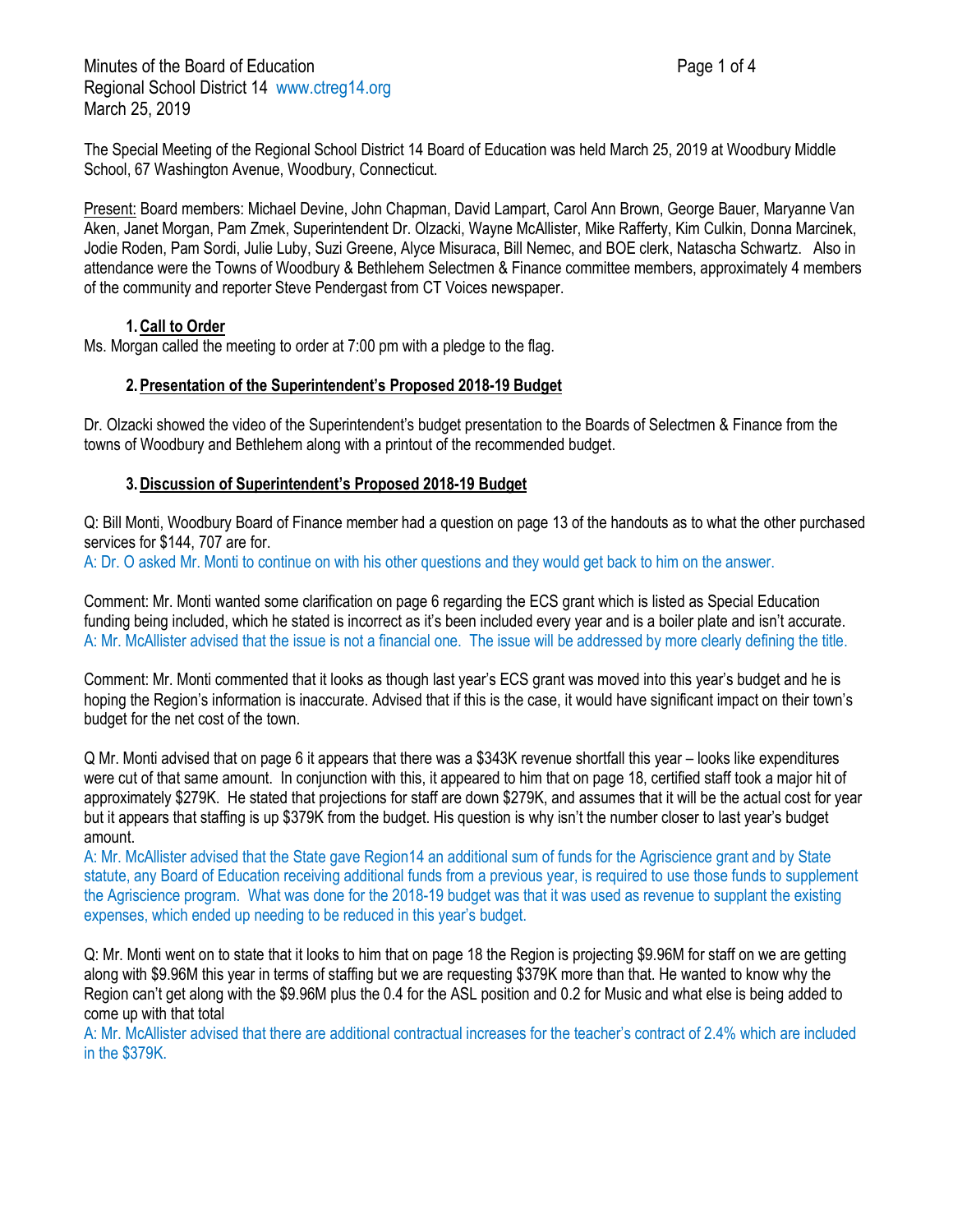Minutes of the Board of Education **Page 2 of 4** and 2 of 4 Regional School District 14 www.ctreg14.org March 25, 2019

Q: Len Assard, Bethlehem First Selectman mentioned that it seems that the Region is using the same ECS amounts as last year, and the numbers the towns received from CCM are different from the region's numbers. He wanted to know if the region has better information than the towns do.

A: Mr. McAllister advised that the region does not have better information but given the past several years where we have had swings from the last sessions of the legislature where we were expecting \$400K more than was actually received, his thought was to leave it alone until the final numbers are in.

Q: Mr. Assard asked if CABE has given any indication regards to what is going to happen with the request for teachers' contributions to pensions.

A: Mr. McAllister advised that it is stepped up each year but they don't think it will pass but that's left to be seen.

Q: Mr. Assard asked what number is the region using for fuel oil in Bethlehem. A: Mr. McAllister recalls it to be \$1.63/gallon.

Before answering more questions, Mr. McAllister wanted to draw attention to page 10 and 11 of the handouts. He wanted to include this information for educational purposes to all since it is such a large factor in what the region as a whole will be facing over the next couple of years. You saw what the budget impact of the \$12M general obligation bond is going to be for the 2019-20 budget, but that is just the beginning of the process. Mr. McAllister has asked for the bond advisory company to come up with 2 different scenarios with the project expected to close out at the end of the next school year. He went on to state that the region has \$18M outstanding in a BAN (Bond Anticipation Note) which is due to mature at the end of this year. They started talking about what direction to take and how to address the existing debt and what's coming forward. They also talked about a lesser BAN for the difference to finish the project where state holds back 11% of their reimbursement rate to the region until the audit is complete. It could be up to a year after completion that final reimbursement would be settled and he wanted to bring it to everyone's attention now. Lastly, he stated that the finance committee will be meeting with the bond advisory company in April and would also like to invite both towns to the meeting to have a roundtable discussion.

Q: Alex deSorbo, Town of Woodbury finance committee member stated if he looks at the schedules that Barry Bernabe prepared for them, that he doesn't see anything factored in for next year except for the \$12M principal and interest on that amount about the General Obligation Bond and wanted to know why there is nothing else in this budget. A: Mr. McAllister answered that the complete debt service schedule is on pages 10 and 11 and thatthey will be discussing it during the April finance meeting.

Comment: Mr. deSorbo commented that now that the region has \$300K in the actuals to make up for the revenue shortfall and need to find another \$500K to pay next year's interest. He mentioned that there is a swing of \$800K. A. Mr. McAllister mentioned that if you look at this year's budget there is an amount of \$537K set aside for the high school project and it's possible that it can be utilized to pay off the BAN.

Comment: Mr. deSorbo stated then is Mr. McAllister assuming if the region refinances those notes in July of FY20, there will be no additional principal or interest to pay.

A: Mr. McAllister confirmed his statement, adding that the region borrowed the funds July 2018 and payment is due July 1, 2019 so he plans to pay it off one day earlier, being June 30, 2019. He mentioned that the plan will be the same pen for the July 2020 payment for an BAN borrowed in July 2019. Also he stated that if you look at the debt service schedule it drops \$300K at year two and that should smooth things out.

Q: Mr. deSorbo voiced his disappointment stating that there should be a pro forma schedule and that the towns need to know what they're looking at in the ongoing years and that it's not helpful to have to plan every 6 months.

A: Mr. McAllister stated that everyone saw it originally in 2013 when it was presented at the public hearing. It did not work out and delayed everything by 4 years before construction was able to start. That original plan was for 3 increments of \$12M. The interest rates are also a now bit higher than 2013 and we lost a lot on inflation over the 4-year period. The pro forma statements on 10 & 11 include all debt service payment. He also stated that this will be discussed at the April finance meeting.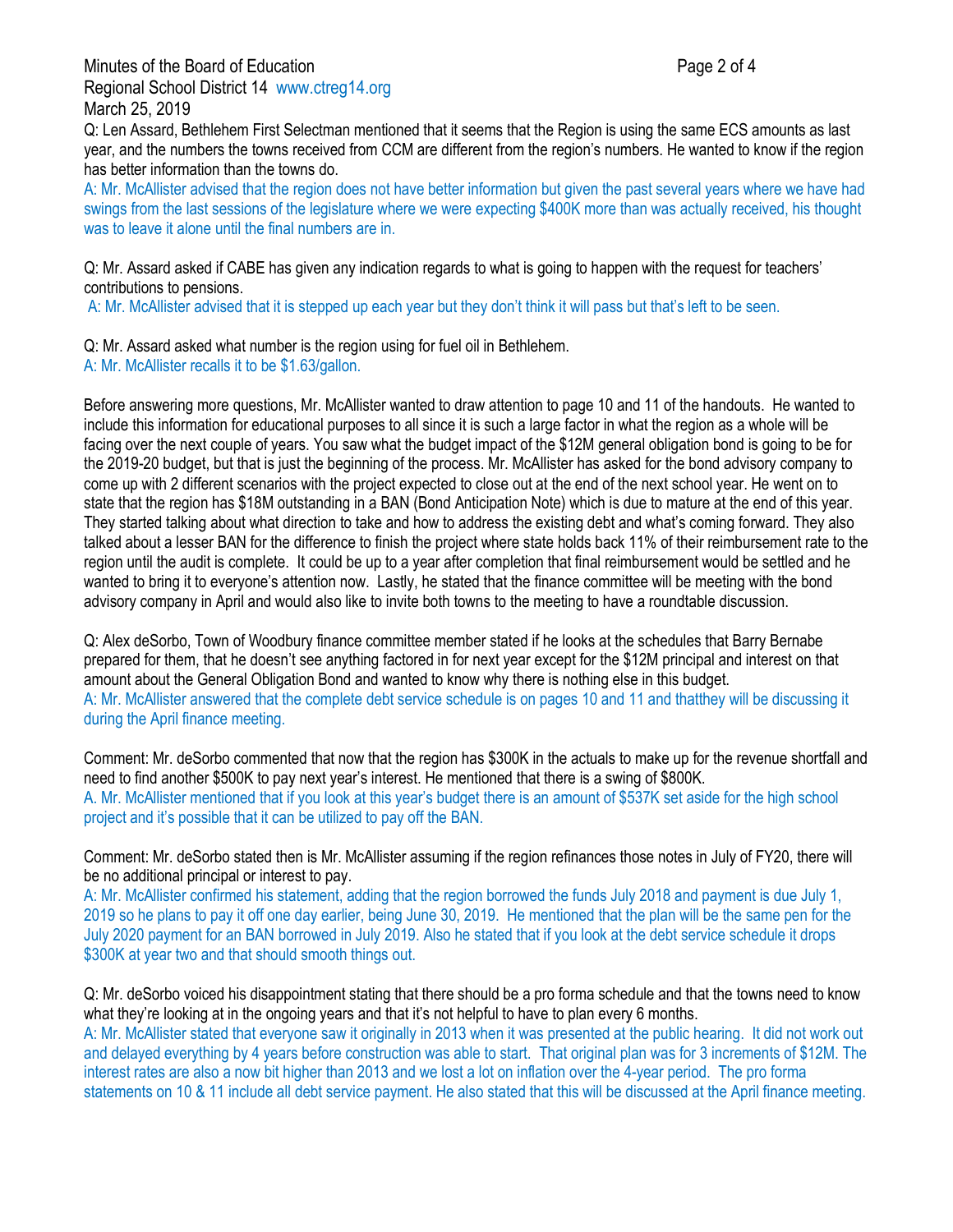Minutes of the Board of Education **Page 3 of 4** and 2 of 4 Regional School District 14 www.ctreg14.org March 25, 2019 He also stated that this meeting would have already been held, had they not had to cancel the finance meeting due to snow cancellation.

Comment: Mr. deSorbo advised that he wants to see something in writing on what the BOE is planning. A: Mr. McAllister said that he wants the towns to be involved in the process to work as a team.

Q: Dave Butkus gave his perspective on how he saw things. He commented that as he recalls, 4 or 5 years ago when the last BAN dropped we added \$673K into NHS renovation so we wouldn't spike down and wait until the BAN's would come up and spike to a higher level. His perception is that the money from the \$500K is being spent on the \$600k. It seems that if we take out the \$513K, two thirds of the increases are in everything but the new BAN coming in and the district is looking at over \$900K of increases everywhere else and only \$400K increase in the new BAN payments from last year. If we're taking the \$513K from capital outlay spending it on the BAN and taking it away this year/if it stayed in from last year, we're actually looking at the increases are coming into other projects. He went on to state that when you read the handouts, he believes that the region is selling it as a \$1.5M increase because of the new debt service.

A: Mr. McAllister responded that back in 2014 when the BOE 1<sup>st</sup> proposed the \$673,500 in the budget, as a set aside to help alleviate swings. We were brought before towns attorneys and said that it was illegal to do that and someone brought in an opinion in on a different case from the attorney general. It was agreed between the towns and region, to not set aside the \$673K to alleviate the debt, thus incorporating the amount in those budget years to set aside for current expenses for the project and so that the overall amount would be reduced. Mr. McAllister mentioned that on page 9, State project budget #'s 214-0093 & 0096, the revenue of \$673,500 in those years was used to offset ongoing expenses. The intent initially in 2014-15 was to offset; we thought that in consideration of the court case, it would be over in a year, but it dragged on. That so happened to build up the \$673K those monies have since been paid instead of borrowing an additional \$1.3M which reduced the expense. On page 8, expenditures surplus for those years and that statutory allowance of the 1% surplus to be used for capital projects was put in for 2015-16. The long term plan was to set aside those funds as well for the project. Last year, when the budget was put together, instead of spending money on capital projects in the operating budget, they zeroed that out and took money which had been set aside for the expenditures surplus transfer into the capital reserve fund balance and was used for capital projects in the 2018-19 budget. They took the funds from the capital reserve balance to do that which reduced the uncommitted funds to \$199K and we still haven't touched the \$512K yet and it'll be determined by the finance committee on how those funds should be used.

Q: Bill Monti commented that on page 16 apparently those are the requested increases in staffing. A: Mr. McAllister advised that the administration requested those increases and because of our situation we are only granting them the 0.2 for Music and 0.4 to make the ASL position full time.

Q: Bill Monti commented on page 18 that there seems to be a variance for the Director of Special Services to projected this year and wanted to know why.

A: Mr. McAllister answered that the person who left the position had contractual accumulated time which was paid out.

Q: Bill Monti commented that there is a \$15K increase in library instructional materials on page 21.

A: Dr. Olzacki answered that we are going through NEASC accreditation and the money is for new books and he would rather than do it in parts rather than all at once.

Q: Dave Butkus was curious when the salaries are broken out and then there is the additional \$1.2M, on page 50 section 45 there is the tuition-professional. He asked for an explanation as to what that tuition is and what additional money has to be paid apart for salaries. is and is it for outplaced students and if yes, how many students?

A: Mr. McAllister clarified that the tuition-professionals is increasing by \$1K and the tuition-Special Education in section 44 is the \$1.2M is for outplaced students. Dr. O went on to mention that we are looking for savings by trying to have students share transportation whenever possible.